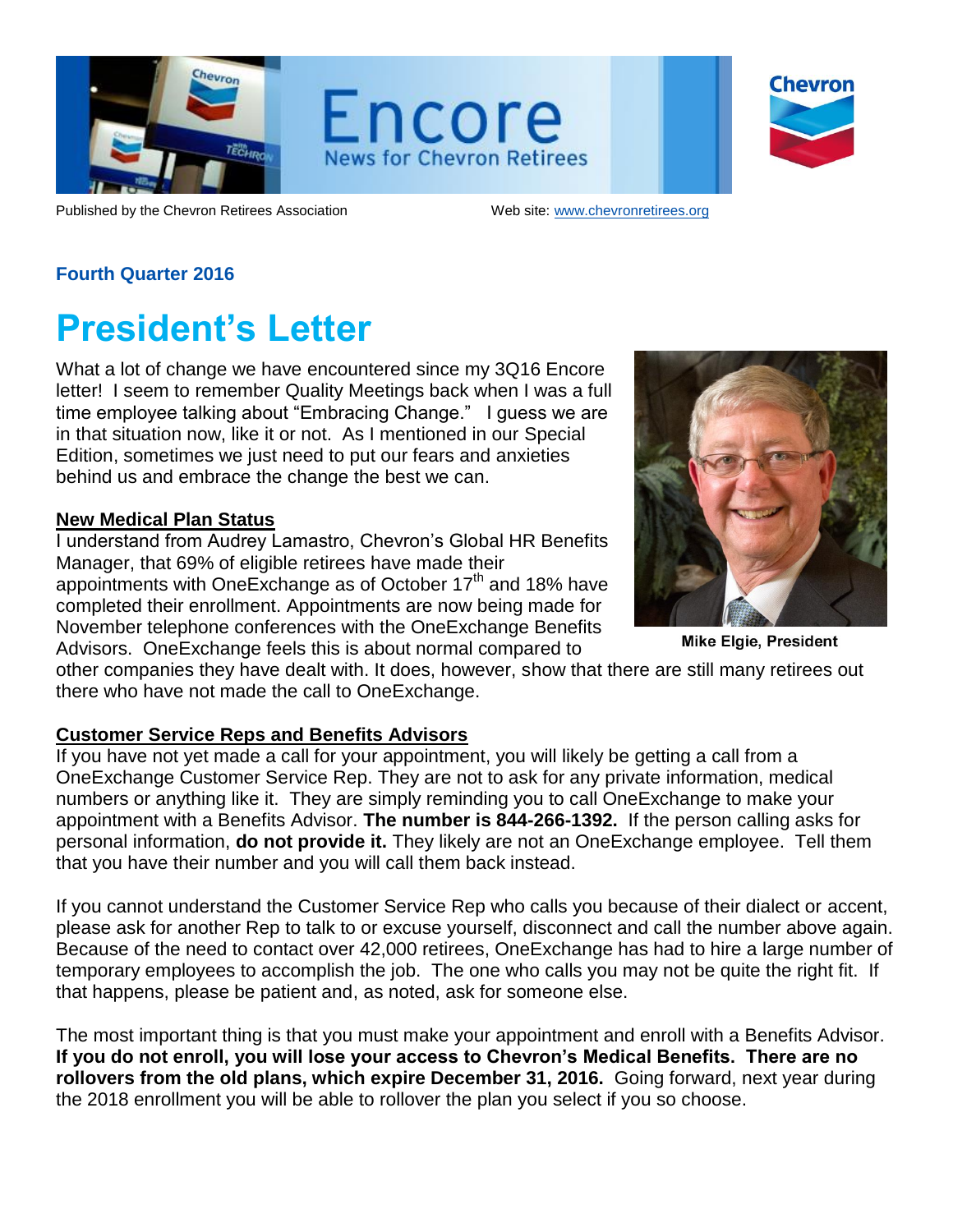A word about the Benefits Advisors: I noted that the Customer Service Reps calling you are likely temporary help. That is not the case with the Benefits Advisors. They are full time employees and licensed in the states where you live to advise on medical insurance. Even here if you are talking to a Benefits Advisor who you have some difficulty understanding for whatever reason, you have the right to ask for someone else. It is important that you are comfortable with your Benefits Advisor. And if you like your Benefits Advisor and want to continue to deal with this person, be sure to get his or her name and request that person in any future calls you may need to make. That can apply anytime this year or in the future if you happen to have questions. You might make a note of which days the person works so when you call for an appointment, you can request the person and know which days they work.

An additional way you can help yourself in the future and for other retirees who have not yet enrolled is to participate in the survey offered when you complete your telephone discussions with OneExchange and when you use their website. OneExchange needs to hear your feedback, good or bad so they can improve the service. It is the most efficient way to achieve that improvement.

### **OneExchange Website**

The detailed information and costs of the various plans became available on the OneExchange website, [medicare.oneexchange.com/chevron,](https://medicare.oneexchange.com/chevron) on October 1 for most providers. Kaiser was live Oct. 3 and AARP-UHC and Group Health/Kaiser in the Northwest may are expected later in October. You will be able to search through and compare costs and general plan information before you talk to your Benefits Advisor. In addition, before you talk to your Benefits Advisor, it will speed things up and simplify the discussion if you set up the profiles of you and your post-65 dependents beforehand. It is a very straightforward process on the OneExchange website. You can input your doctors, prescriptions and persons with your medical power of attorney. That way when you "meet with" your Benefits Advisor on the phone, they will have the key information they need to work with you. If for whatever reason you are not able to do this pre-work, the Benefits Advisor will assist you in creating your profiles. It will just make the phone call a bit longer. But you will need your lists of doctors and prescriptions you are currently taking. Just having the prescription bottles there on the table when you talk will be helpful.

Please also be aware that the process, even simplified, may take a couple of hours. You will have to repeat various information for each insurance provider. It is frustrating to have to repeat it, but it is a Medicare requirement that the Advisors do so in that manner. OneExchange has been and will continue to work with Medicare to simplify the process. Remember, once you are all signed up this year, if you do not change plans next year, you will be able roll over and not go through this process again.

#### **Do you need some help?**

I also need to stress here, that if you are in a position where you need some assistance in performing this enrollment process, please arrange with a family member or close friend to help you with the Benefits Advisor phone call. The person does not even have to be in the same room with you. The Benefits Advisor can set up a conference call with a son or daughter or other designee in a city across the country, for example. You should note that need and advise the Customer Service Rep the name of that person and their phone number when you make your appointment call. That person helping you can also assist you with the call to make your enrollment appointment.

If you don't have anyone nearby who can help you, contact your local CRA president to see if he or she can get someone locally to assist you. The phone numbers are on the CRA website under the "About Us" pull down menu (see ["Area/Chapter Locations"](http://chevronretirees.org/AboutUsGroup/AreaChapterLocations)).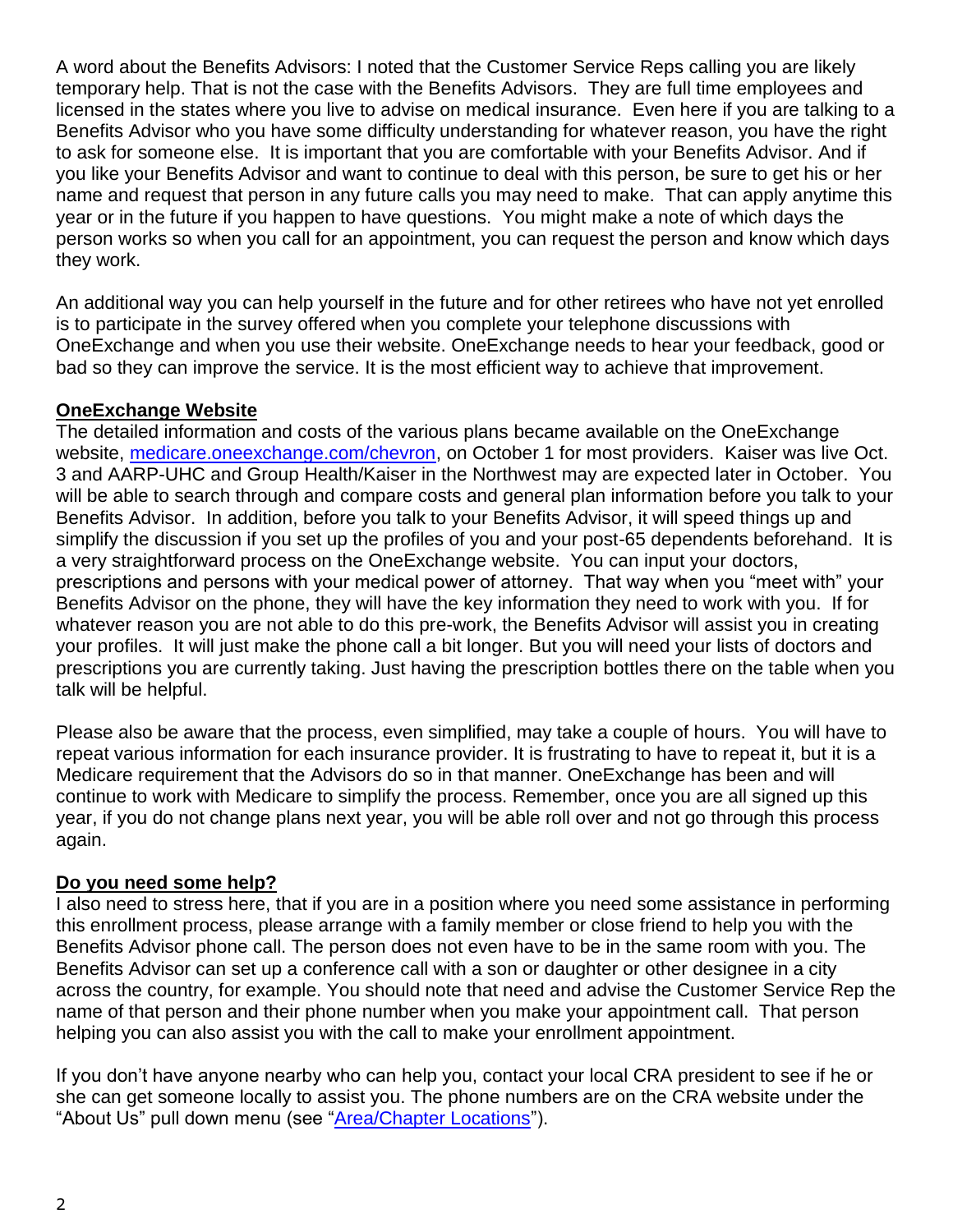## **Final Thoughts**

We all remain a bit anxious about these changes and that is perfectly normal. Even though we are supposed to embrace change, it is not easy. We don't know exactly how all of these new plans will work for each of us. Hopefully we will all be able to identify plans comparable to our current plans or one very close. If for whatever reason, you have difficulties with arranging your medical insurance, your first step will be to ask to speak to a Benefits Advisor supervisor to see if they can resolve the issue. As always, CRA is there to help and advocate on your behalf as you work your way through the process and for ongoing use.

Please also see Al Horan's Benefits Corner column later in this issue. Al has lots of information that can be helpful as you investigate what plan is best for you.

So, hang in there, fill out your profile, make your appointments and **ENROLL**! The Holidays are coming up soon so it would be good to get all set up so you can enjoy them with a relaxed mindset.

Best regards and Happy Holidays,

## *Mike*

Mike Elgie Association President [melgie46@gmail.com](mailto:melgie46@gmail.com) 415.472.5947

## **CRA News Briefs**

#### **Chevron Advocacy Network: 20 in 120**

The "20 in 120" Chevron Advocacy Network membership campaign kicked off at the last Annual Meeting wrapped up in September. At that time, there were 902 retirees subscribed. This was an increase of 239 over the May figure of 663. The CRA and the Chevron Advocacy Network team thank you for your participation!

## **"Big Dog Garage" Tour**

On August 6, El Segundo retiree and South Bay Chapter member Jim Stanton got the rare

opportunity to tour Jay Leno's private car collection in Burbank, CA. Accompanying Jim on his tour were Jim's son Bob and Chevron retiree Charlie Ryia. The facility is not open to the public. Tours are by invitation only. Way to go, Jim, on snagging an invite!

The "Garage" is located, on the southwest side of the Burbank Airport, now known as the "Bob Hope" Airport. It is a converted hangar now used to store Jay's 150 plus "expensive, beautifully maintained automobiles." Jay drives most of them for different occasion. Jay's favorite car to drive is his Million-Dollar, McLaren F-1. It is one of only 106 cars built between 1992 & 1998.



**Jim Stanton and Jay Leno**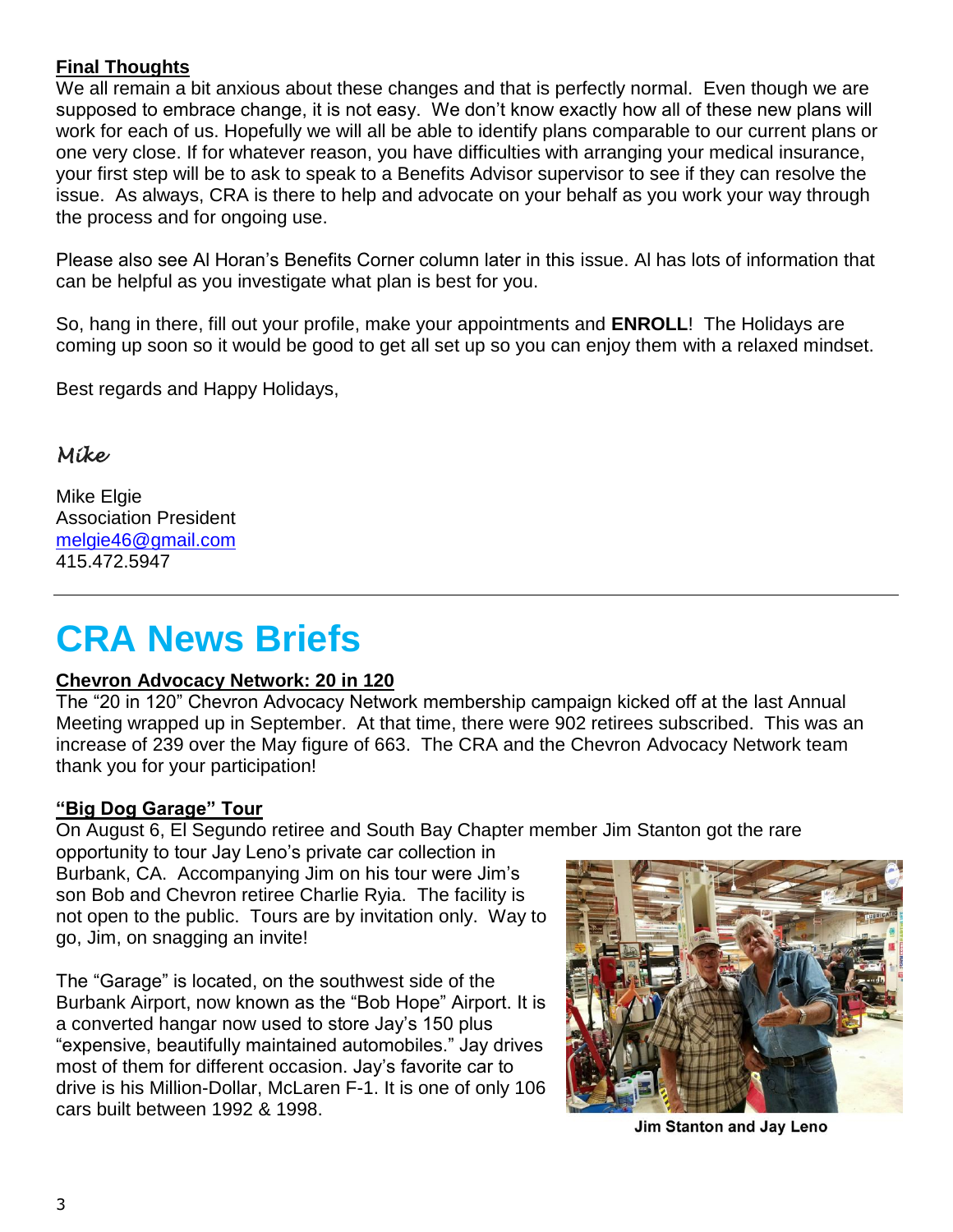# **Troy Drake: Family Matters**

When Chevron retiree Troy Drake began studying his family genealogy, he proved to be a quick learner. It shouldn't have come as a surprise to him. After all, he spent his 32-year career with Unocal (from 1977 to 2005) and Chevron (from 2005 to 2009) as an auditor. "I quickly realized that genealogy is just like auditing," Troy says. "It involves hunting down sources, digging through records, and making sure there are no hidden secrets."

Troy had ample inspiration for becoming a family genealogist. He grew up in Hendersonville, N.C., a town in which several generations of Drakes had lived since the 1790s. But he only began digging into his family's heritage after a question arose as to who were his great grandparents. At that time, he was working for Unocal in Jakarta, Indonesia. But on visits home, he decided to begin renovations on his grandparents' 1920s house where he now lives.

"Being there and thinking about my grandfather's life prompted me to ask myself questions about the Drake family," Troy says. That, in turn, led him to the Hendersonville County Genealogical and Historical Society, which provided him with some key tips about researching his family history. At the courthouses of Hendersonville and Madison counties, he obtained copies of the birth and death records of numerous members of the Drake family. "I packed up the records in boxes and shipped them back to Jakarta, where I started doing research the old-fashioned way – studying every record and taking plenty of notes."

### **The Busy Life of a Volunteer**

In 2009, when Troy retired from Chevron, he moved back to Hendersonville and entered a new phase in his interest in genealogy. He became a volunteer at the same society that had given him his first lessons in studying his family history.



"Many of the people who come to learn about their genealogy don't even know who their grandparents were," Troy says. "We get them started. And they love it when we provide copies of original documents, some going back to the 1850s." Often, he finds to his surprise that visitors to the society are named Drake – and are family members he hadn't known before.

Troy is primarily involved in archiving historic artifacts that are donated to the society. The donations range widely – "everything from apple cider presses to wedding dresses and from photo collections to a courthouse desk from the early 1900s."

Troy Drake assisting with geneology search

He also started and administers the society's Facebook page. His goal is to increase interest in the non-profit organization, which depends entirely on membership contributions.

Over the past seven years, Troy has logged more than 2,000 hours as a volunteer for the society. Chevron has matched his hours with a yearly contribution to the society.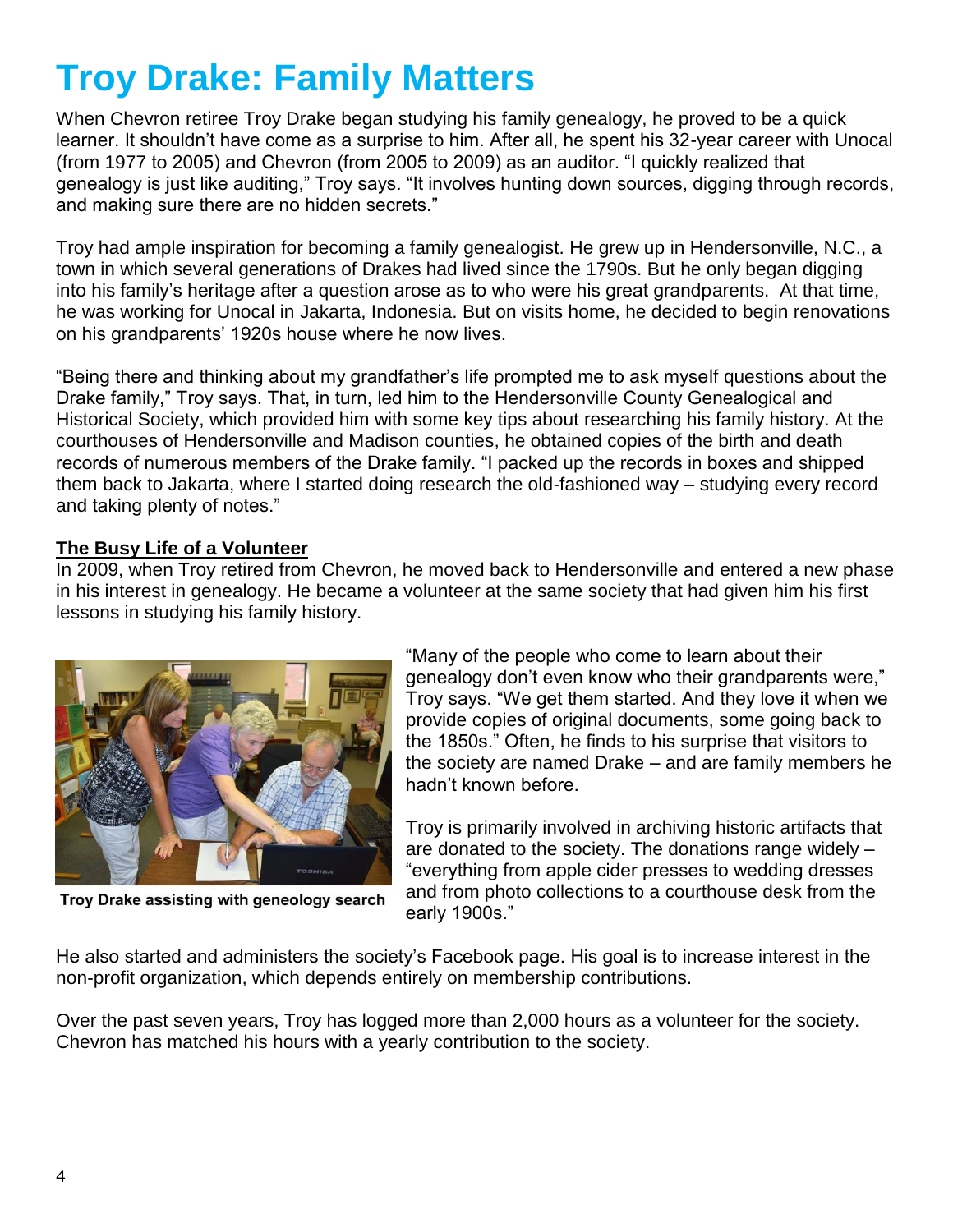### **Look Homeward, Angel**

Troy's volunteer activities also extend to work on behalf of two city cemeteries. The first is the Oakdale Cemetery, which was established in 1885 and was the first rural cemetery in North Carolina. "The city asked for volunteers to photo the cemetery's tombstones, and I was the only volunteer to come forward," says Troy. "I'd already created two books of photos of every tombstone in two cemeteries where my family members are buried, so taking on the Oakdale assignment was a natural for me."

Troy used GIS property mapping provided to locate every tombstone and to create a revised mapping and survey of the cemetery. From 2013 to 2015, he photographed 2,735 tombstones. He also photographed a monument containing an angel that was reputedly the inspiration for the novelist Thomas Wolfe, when the author wrote his landmark work, "Look Homeward, Angel". "Wolfe's mother ran a boarding house in Asheville, which isn't far from Hendersonville, and apparently he became intrigued by the cemetery and the monument that gave the name to his novel."

For Troy, one cemetery led to another: the Pleasant Hill Cemetery, also in Hendersonville. It is the cemetery where five generations of Troy's family are buried, including his great-great-great grandmother who died during the Civil War. In all, the cemetery contained about 900 graves, including those of nine soldiers who had fought for either the Union or Southern side.

"In 2014, I heard that the cemetery had big problems," says Troy. "The property was owned by a church that wasn't maintaining it and was about to abandon it for lack of funds. So five of us organized a board to try to save it."

Just dealing with the cemetery's physical problems involved getting it mowed, removing fallen tree limbs, repairing the broken driveway, and working on tombstones in various degrees of disrepair. "Some of the graves were sunk down in the ground, and some didn't even have markers," says Troy.

The longer-term challenge involved raising awareness of the

cemetery's financial problems. Troy used his genealogy skills to collect obituaries of the deceased who were buried at Pleasant Hill, before searching the Internet for names of their descendants. He and the other board members then sent letters to the family members asking for contributions to a long-term perpetual fund.

Troy also started and administers the cemetery's Facebook page to create more awareness by posting photos of all of the tombstones, organized by family names. He is also preparing family histories and photos of the people buried at Pleasant Hill for the cemetery archives. And he has created a GoFundMe site to request donations.

"We're currently selling plots to help reach our funding goal of \$100,000," says Troy. "The response has been quite positive."

The board has succeeded in acquiring property rights to the cemetery, become incorporated in North Carolina, and has applied for 501(c)(13) status.

**Pleasant Hill Cemetery** 

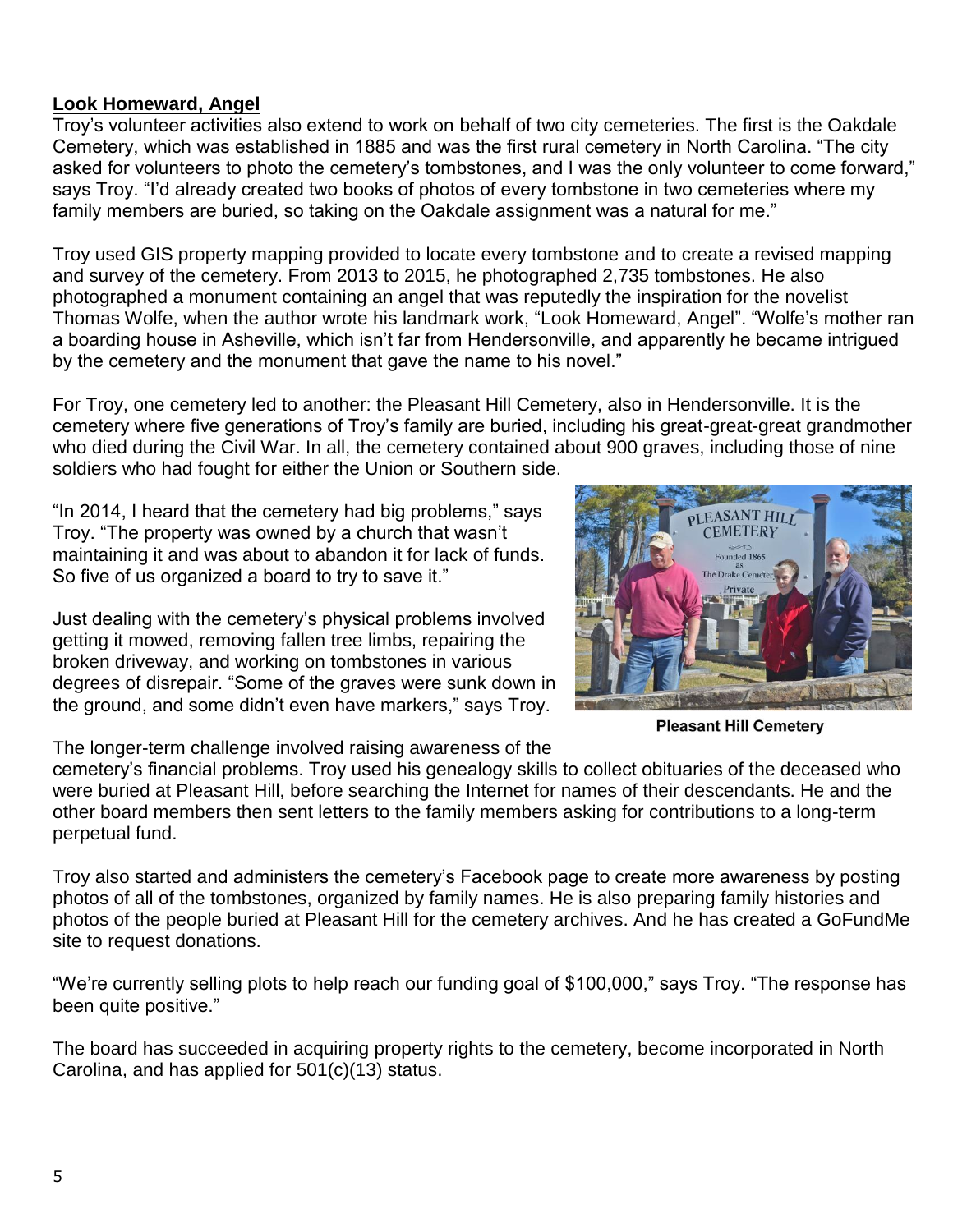Troy's efforts on behalf of the cemetery are tied to his strong roots in Hendersonville County and his ever-growing interest in genealogy. "It's especially appropriate for me, considering that the property was once called Drake Cemetery."

In addition to his busy life as a volunteer, Troy is an active member of CRA's Blue Mountain Chapter.

# **Jim Robertson: Blazing Trails**

Jim Robertson had been working as a geologist in Chevron's Houston office since 1988, but when he retired from the company in 2002, he began to see the area with fresh eyes. His family had settled in northwest Harris County, within the greater Houston area, and he started dreaming of a greenway that would be rich in biking and hiking trails and a sanctuary for flora and fauna.

Nearby Cypress Creek offered promise, for it contained thousands of acres of land, some of which remained undeveloped. "I became excited about the idea of preserving the Cypress Creek corridor as a recreational area," says Jim. "I realized it could be a wonderful amenity because it is such a tremendous asset right in our backyard, and I started looking into ways of achieving this goal."

He soon learned that the Cypress Creek Flood Control Coalition had been formed in 1999, with a primary goal of flood mitigation, preservation, communication and education. Jim approached the organization in 2004 and became chairman of the Cypress Creek Greenway Project, which serves as a committee of the coalition. In this role, he has been able to blend his vision of recreational use with the coalition's prior objectives. "What I'd been doing on my own fit right in with the project and its goals," says Jim.

Jim had discovered a tract of land that had been bought by Harris County Precinct 3 in the 1980s for a future park. But turning his vision into reality required years of meetings involving county agencies. "Part of the complexity of the project is that there are 60 Municipal Utility Districts within 40



Jim Robertson "on the trail"

miles and a wide range of developers and potential partners to deal with," says Jim.

Meetings with the Harris County Flood Control District and Harris County Precinct 3 finally came to fruition when the county built and opened Cypress Park in 2014.

Meanwhile, Jim pressed forward with other park and pathway projects along the creek, identifying developers who owned property in the area and seeking funders who would enable the land to be converted into green spaces.

"Essentially, my role has been that of an advocate, who tries to pull together various groups and works to convince people of the value of creating a greenway," says Jim.

The value proposition involves the argument that homes are worth more when they are in the vicinity of parks and trails. This view was supported by a study that the Greenway Project undertook with a grant from the Houston-Galveston Area Council. "We found that homes appreciated in value by at least 10 percent when they were in proximity to green spaces," Jim says. "The perceived benefits included not only recreation but water quality and flood control."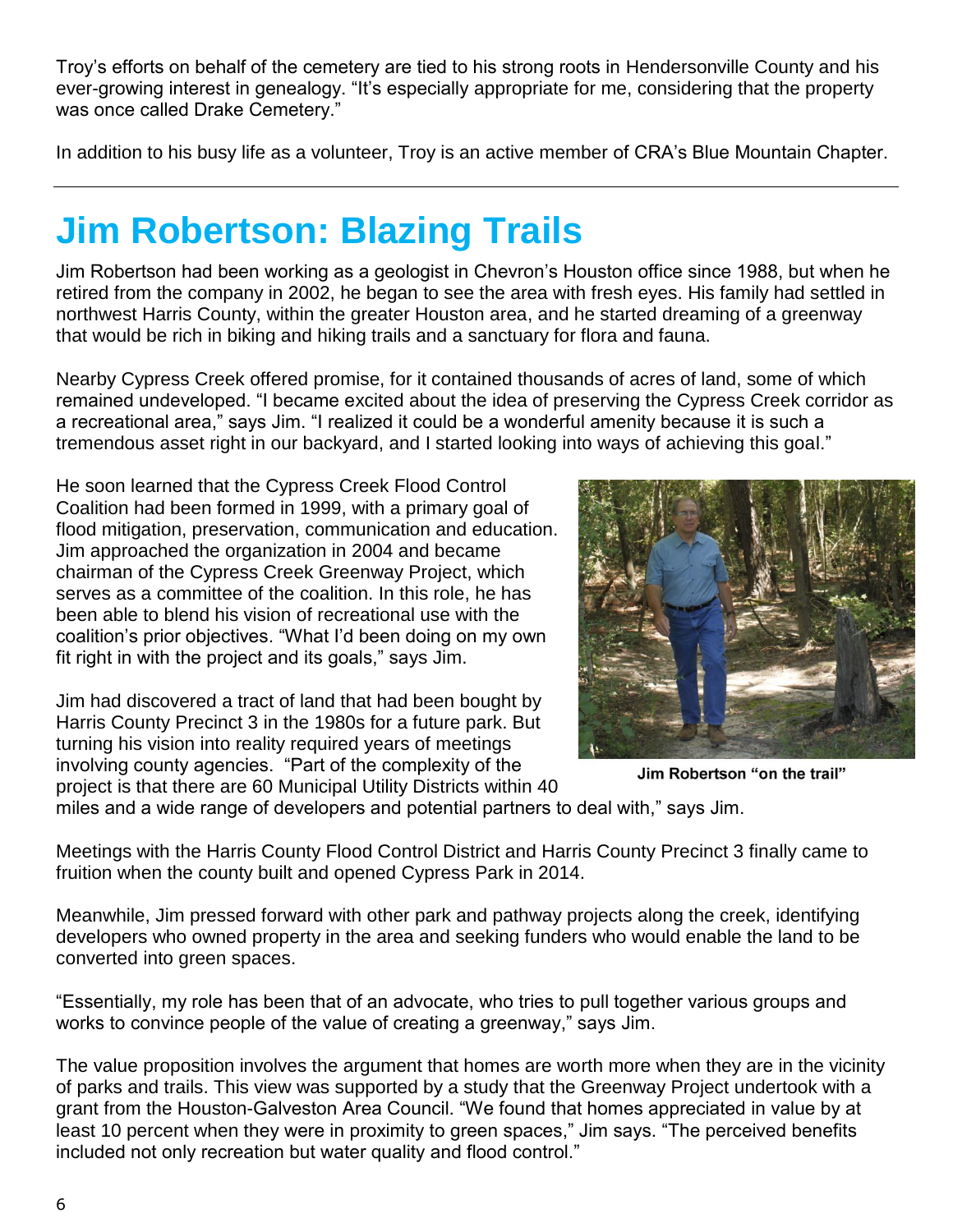Since Jim became involved with the greenway initiative, 24 parks have been built along Cypress



One of 15 trail projects

Creek in addition to 15 trail projects and 12 different land acquisitions. Not all of them were initiated by the Greenway Project, but in many cases the organization helped coordinate the projects. "These results confirm the interest in and viability of greenway projects," says Jim.

Meanwhile, progress continues on the construction of the Cypress Creek Greenway. Jim's vision is the creation of a continuous greenbelt of about 40 miles along Cypress Creek and Little Cypress Creek, stretching from west of U.S. 290 and east to the Spring Creek Greenway.

"We want to maintain the vitality of the corridor for existing and new families by developing its recreational areas," Jim says. "It's already being used in a wide range of ways, including not only hiking and biking, but also fishing, canoeing, kayaking, skim-boarding and off-road biking."

Having grown up on a farm in rural Ohio and worked outdoors much of his adult life as a geologist, Jim takes particular pride in seeing the trails built – and getting to use them himself. He says, "I get to walk the trails a few mornings a week, and I have six to eight options every time I start out. I'm especially gratified to see children, including my grandchildren, using the trails, without ever pausing to check their iPhones."

Jim also participated early on as a member of the Bayou Greenway initiative, which he describes as "one of the first efforts in the city of Houston to recognize the value of green spaces." He adds that efforts are underway to create greenways along 10 waterways in the greater Houston area. "It will be transformational for Houston," Jim adds.

As someone who has devoted the past 12 years to creating green spaces along Cypress Creek, Jim takes the long view of the projects he undertakes. "At one point, I speculated that it would take about 15 years for us to create a continuous greenbelt. Well, it's already been 12 years and we're not there yet. Maybe it'll have to be an intergenerational effort. But it'll be worth it."

When he isn't busy with the Cypress Creek Project, Jim has worked as a volunteer in Kenya through his affiliation with a Methodist church in Harris County. Jim has made seven visits to the country, working with local people on a variety of programs, including building homes for AIDS orphans and



**Cypress Creek** 

supporting light construction work at a local Methodist hospital. "Each time I go back, I see progress," Jim says. "I just wish I had more time to devote to that effort."

By being generous with his time, Jim is seeing progress wherever he works as a volunteer.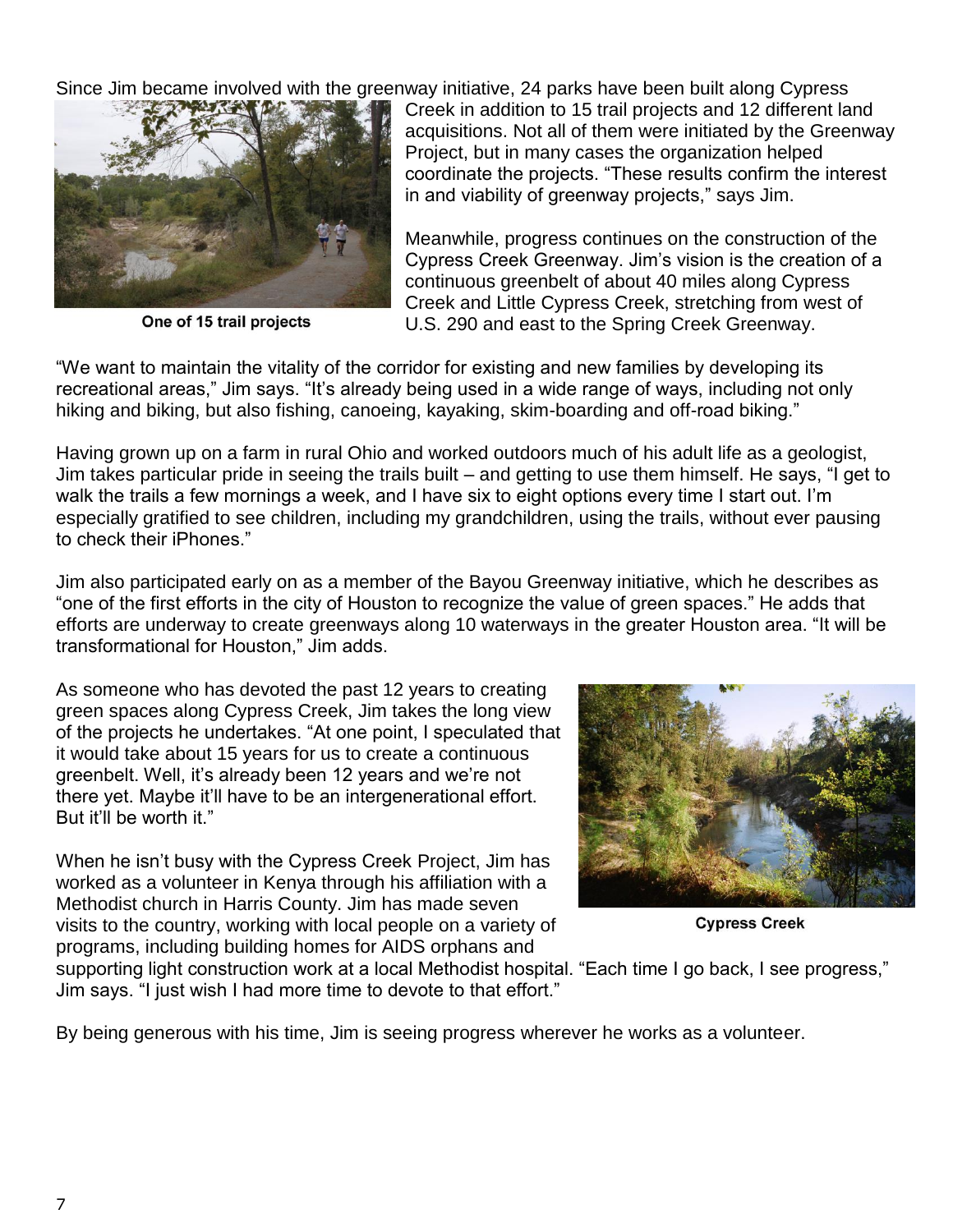## **Joe Rainiero: Better Known as "Chaplain Joe"**

Texaco retiree Joe Rainiero is proud of his gift of providing spiritual care to cancer sufferers and others with severe medical problems. "You have to be a communicator who can let people know your heart is right when you visit them in a hospital or help their family get through a tough time," Joe says.



Fondly known as "Chaplain Joe" not only to patients and their families but also to his former working colleagues, he became an ordained chaplain in 1985 at the Assembly of God in Portchester, N.Y. He immediately began providing spiritual care at White Plains (N.Y.) Hospital, located a few miles from Texaco's headquarters in Harrison, N.Y. "I never had a problem balancing work and volunteerism though I had to be frequently on call for my job at Texaco."

Until he retired from Texaco in 2001, Joe ran the executive garage, which often entailed driving the CEO, other company executives and distinguished visitors ("including heads of state"). "Jim Kinnear (Texaco CEO) trusted me to drive him, not least because I knew all the back roads in the tri-state area," says Joe. "He also knew I played a good golf game, which often got me invited to play along with some of the executives."

"Chaplain Joe"

Joe was so well liked and respected at Texaco that he served on the company's diversity committee and offered the final "toast" – "actually a kind of non-denominational prayer" – when Texaco closed its

headquarters at the time of its merger with Chevron in October 2001.

The next year, he moved to Sun Lakes, Ariz., where he quickly resumed his volunteerism, making spiritual visits to patients at "seven or eight hospitals." Shortly after his move to the Southwest, when Banner Gateway Medical Center opened in nearby Gilbert, Ariz., Joe launched its spiritual care department. He continued visiting patients and helping their families in both practical and emotional areas. However, his biggest challenge was to recruit and train a staff of more than 50 volunteers.

"I started off by going to seminaries and recruiting some of their students and graduates, then training them as volunteers," Joe explains. "I made clear early on that our job was to support patients and families going through a difficult journey. Sometimes the people wanted to talk; sometimes not. Either way, it was our job to be there for them."

He also visited men's groups, where he met retired pastors who became volunteers. And he expanded his search to a wide range of volunteers, including Mormons, Muslims and Buddhists, who could administer to the spiritual needs of patients who shared their religious beliefs. Joe has also done recruiting at CRA's Phoenix/Valley of the Sun Chapter, where he is a member.

One of his most successful recruits was Terry Gott, who currently serves as head of the hospital's spiritual care department.

"Joe recruited me several years ago to volunteer as a chaplain when my daughter was a patient at Banner Gateway," says Terry. "Today, I am privileged to be the full-time head of the spiritual care department that is still being impacted by Joe's tireless hours of service."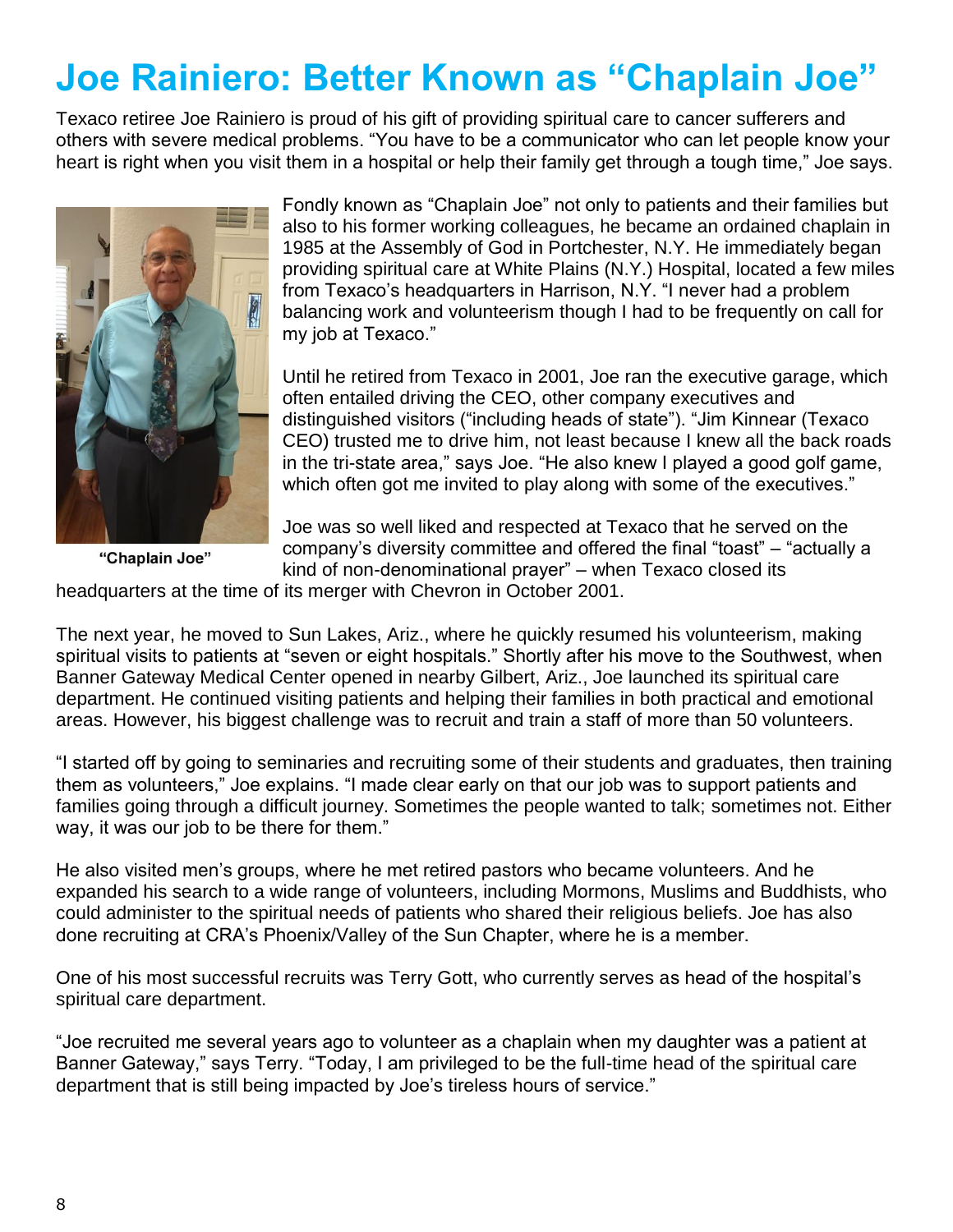The hospital complex now includes the MD Anderson Cancer Center, one of the busiest cancer centers in the Southwest U.S., and Joe's ability to recruit and train volunteers has kept pace with the hospital's growth. And though he required cancer surgery, Joe has never slacked off in providing spiritual care.

"I'm now supposed to be a part-time employee, but I still put in more than 40 hours a week," says Joe, who continues to serve as volunteer chaplain coordinator. "I'm not about to retire – not when people need me."

## **Benefits Corner** *By Al Horan, Chair, CRA Benefits Committee*

## **Post-65 Retirees – 2017 Changes in Health Coverage**

As Mike Elgie points out in his letter, if you haven't already done so, post-65 retirees need to register with OneExchange and set up an appointment with a Benefits Advisor. The Benefits Advisor will do a search and work with you to select medical and drug coverage for 2017. **Remember, after December 31 Chevron's Medical Plans for post-65 retirees and survivors will cease to exist! There is no automatic rollover to new coverage! If retirees and survivors do not purchase Medical Coverage through OneExchange, they will lose Chevron's contribution and they will not have Medical Coverage on January 1, 2017.** (For more information please see pages 42-48 of the



Al Horan, Benefits

2017 "Open Enrollment is Here" booklet which was mailed to you by Chevron in early October. The booklet provides information about select opportunities, "enrollment milestones, in which to enroll in the future. Please phone the Chevron HR Service Center if you have questions about retiree health care eligibility or enrollment milestones. Their phone number is 1-888-825-5247 and their hours are Monday through Friday from 6AM to 5PM, Pacific Time.)

In preparation for your appointment to enroll in health care coverage for 2017, please read the 2017 "Enrollment Guide" that was mailed to you by OneExchange in early October. This is especially important for anyone who was unable to attend an OneExchange Informational Meeting in September/October or who was unable to view the OneExchange presentation that was available online. In addition, when working with the Benefits Advisor it's important that you share pertinent information with them so that they can find the best medical coverage and prescription drug coverage that meet your needs. Besides providing background information about your medical providers and your prescription drugs, you should also consider sharing information about any medical treatment or procedure you are expected to have in 2017 and the overall level of your health. With this information the Benefits Advisor will be able to recommend medical and drug coverages that best meet your immediate and long-term needs. The more information you provide the better the results will be.

When deciding what type of coverage makes the most sense for you, you should remember that typically the lower the premium is the more restrictive will be the coverage. Medicare Advantage Plans usually generate the lowest premiums, but, in the case of a HMO, you must use their medical providers otherwise there is no coverage. On the other hand, a PPO version of an Advantage Plan provides more flexibility. If you use providers that belong to their network, you typically pay less than using a provider outside of the network. These Plans also usually include Prescription Drug Coverage. The coverage and premiums can vary by insurance carrier/provider organization. If there is a match to your current medical providers, a Benefits Advisor may suggest that you consider joining a Medicare Advantage PPO Plan.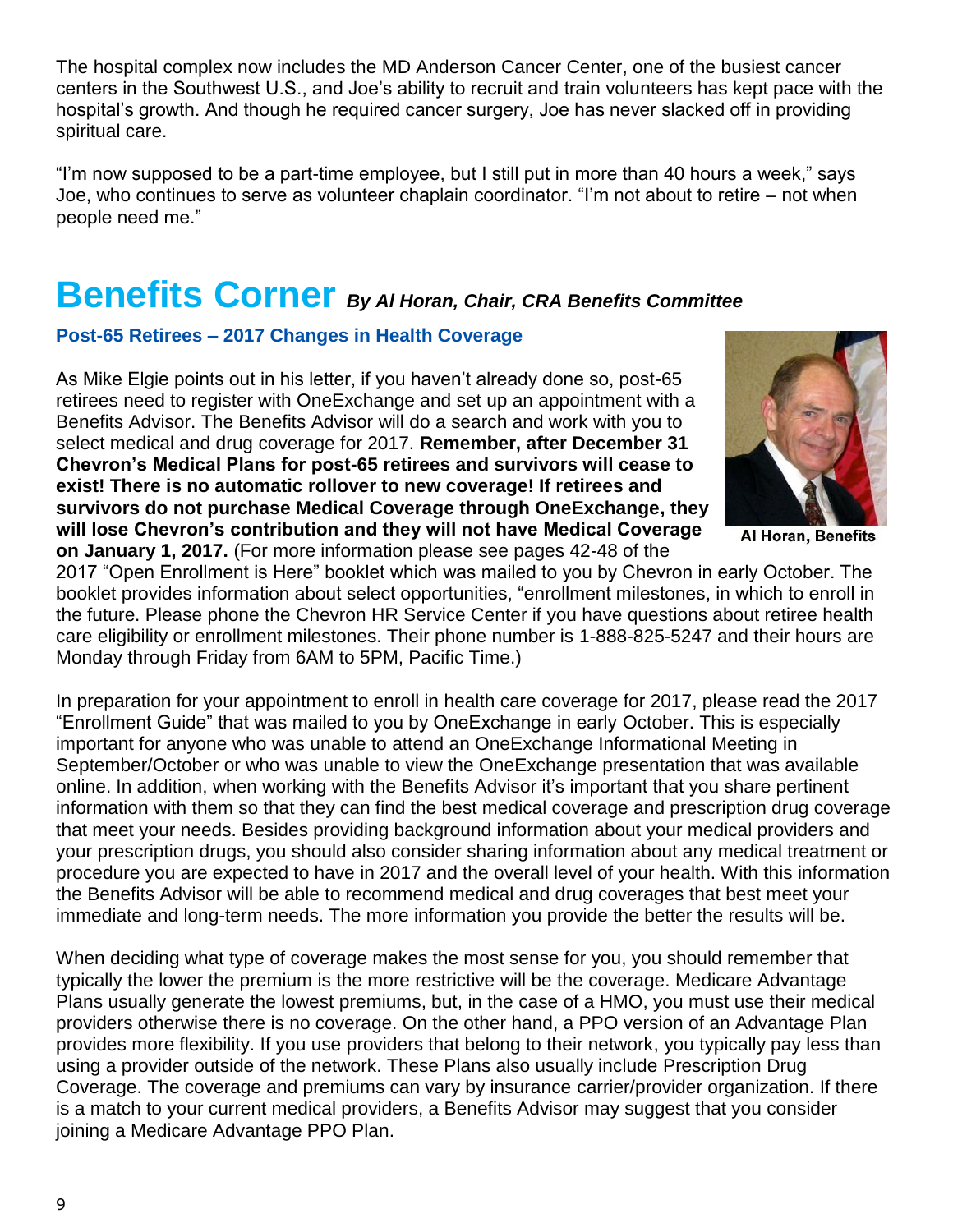On the other hand Medigap Plans offer the most freedom of choice of medical providers but they typically cost the most. Also, these Plans do not include Prescription Drug Coverage. Therefore, you will need to purchase a separate Prescription Drug Plan. The combination of a Medigap Plan and a Prescription Drug Plan come the closest to duplicating the current Chevron medical coverage provided by the Chevron Medicare Plus Plan, the Senior Care Plan and the Standard Plan. It is my understanding that Benefits Advisors at One Exchange will typically recommend that retirees consider joining a Medigap Plan F or Medigap Plan N if they were previously covered by a former employer's medical plan, similar to the three Chevron Plans mentioned above. Medigap Plan F covers in full all deductibles, copayments, etc. that are the retiree's responsibility under Medicare Part A and Part B. The retiree's only responsibility is to pay the Plan's premium. (This is generally the most expensive Plan.) In the case of Medigap Plan N the retiree is responsible for the Medicare Part B deductible, copayments for office visits, copayments for emergency room visits, and excess provider charges that are permitted by law. The premiums are generally less than Medigap Plan F. The premiums for these Plans are determined by community rating method, an issue age rating method, or an attained age rating method. Depending upon the age of the retiree when the Plan is purchased the community method or the issue age method can be the least costly method over a long period. On the other hand the attained age method can be the most costly method over a long time. AARP – United Healthcare has the only community rated plans that I'm aware of. Few plans are issue age rated. Most plans are attained age rated.

To help understand the rating methods and the long term implications of such, I prepared the following summary:

- **Community Rated Plan:** Generally the same premium is charged to everyone who has the Medigap policy, regardless of age or gender. Premiums may increase because of inflation and other factors like usage.
- **Issue Age Rated Plan:** The premium is based on the age of the policyholder when the Medigap policy is purchased. The premium may increase because of inflation and other factors like usage.
- **Attained Age Rated Plan:** The premium for this Medigap policy is based on the age of the policyholder each year or every few years. The premium increases because of age, inflation and other factors like usage.

As mentioned, if you elect to join a Medigap Plan you will need to purchase separate Prescription Drug Coverage. (Generally, Medicare Advantage Plans include prescription drug coverage.) In order to search for Prescription Drug Coverage it will be necessary to make the Benefits Advisor aware of prescription medications you are taking. Under Government regulations a provider of drug coverage must offer at least two medications for each medical condition. However, it's possible that the drugs offered may not match the prescription drugs you are taking. Also, unlike the Chevron Medical Plans you will not have partial drug coverage if you are one of the 25% of individuals who go into the Coverage Gap ("Donut Hole"). However, if you are effected by the Donut Hole you should ask your Benefits Advisor to price out the cost of Prescription Drug Coverage with enhanced coverage while in the Coverage Gap. (Please note, if you go into Stage 4 – Catastrophic Prescription Drug Coverage Chevron has arranged for supplemental coverage.) The premium cost of Prescription Drug Coverage is competitively priced based on covered medications and whether there is enhanced coverage.

If you are presently covered by a Chevron Medical Plan, through OneExchange you are guaranteed the issuance of medical and drug coverage irrespective of the condition of your health. After the initial enrollment for 2017 health coverage, you will be permitted to freely change Medicare Advantage Coverage and Prescription Drug Coverage during future open enrollment periods generally irrespective of the condition of your health. However, with respect to Medigap Plans, insurers will generally require a statement of health. Some insurers have more stringent underwriting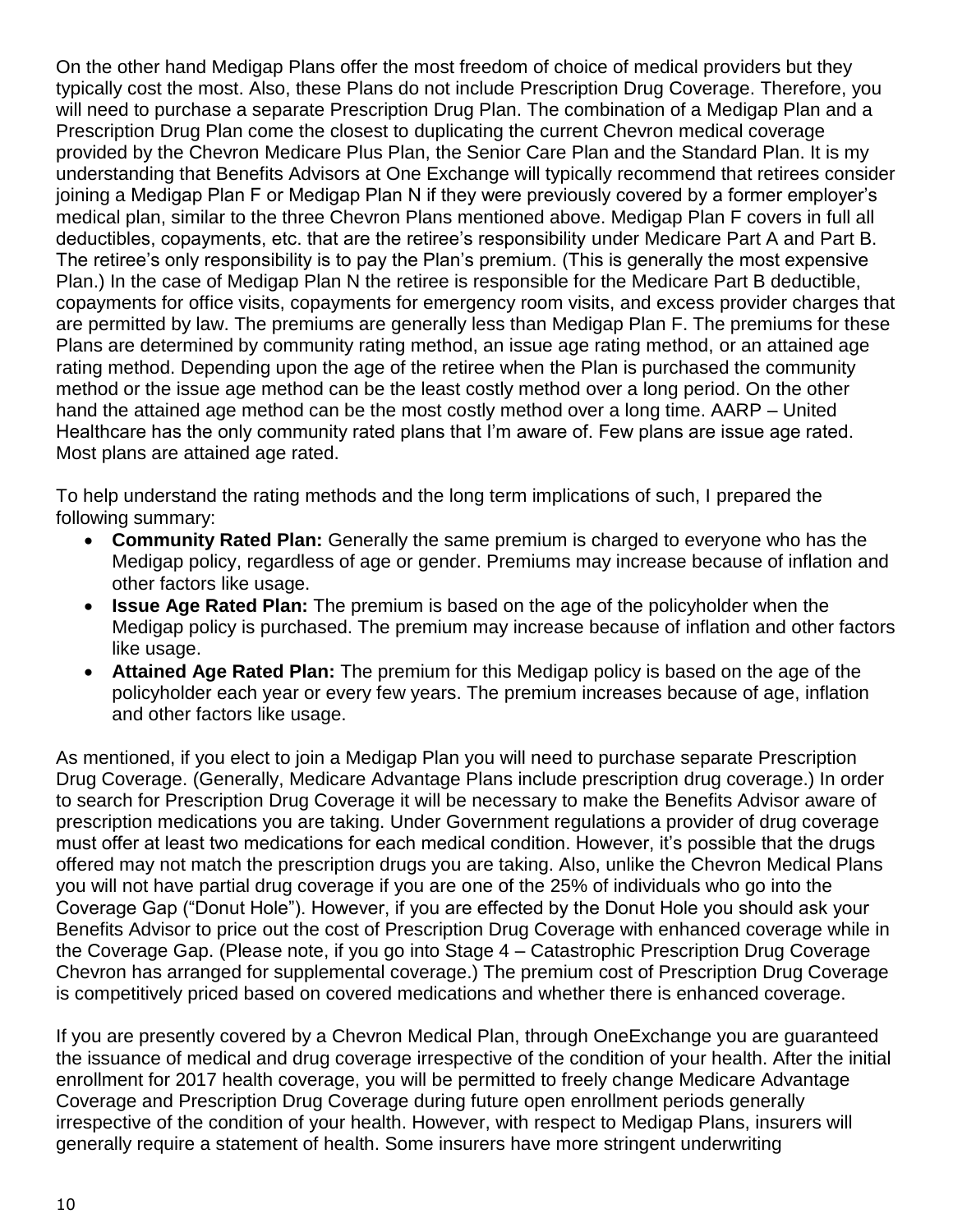requirements than other carriers. Therefore, it's important to make your selection of coverage carefully since most individuals do not change their Medigap coverage.

If you are presently a member of a Chevron Medical Plan, you will not be faced with a pre-existing condition limitation. However, if in the future you should change your medical coverage an insurance carrier could impose a pre-existing condition limitation which can last up to six months. Also, if a medical procedure is deferred until 2017, it's possible that the new carrier may make the medical provider refile documentation to justify the procedure. Where possible, it may be less involved to take care of any pressing medical procedure before the end of 2016. Likewise, I would suggest ordering your prescription medications before the end of the year since there could be a slight delay in effecting your new Prescription Drug Coverage. Also, you will need new prescriptions for your new prescription drug provider.

If you are presently a member of Kaiser through Chevron and you elect to enroll in a Kaiser Plan through OneExchange, you will need to provide OneExchange with your Kaiser provider/PCP name. The PCP number and the Kaiser medical number are not required to complete the application.

Finally, just a reminder that in the future you will advance the premiums for your new medical and drug coverage monthly and after the insurance carriers verify receipt of your premium to OneExchange, OneExchange will deposit Chevron's monthly contribution into your Health Reimbursement Arrangement (HRA) Account. For more information about HRAs please see the "Chevron Post-65 Retiree Health Care HRA Quick Reference Guide" that was mailed to you by OneExchange in early October.

Needless to say, this new arrangement is far more complicated and requires more involvement by retirees than the past Chevron Medical Coverage. Federal regulations require that personal information be repeated for each plan you enroll in. You will also need to listen to recorded messages for the plans in which you enroll. My suggestion is to remain calm, focused and engaged with the Benefits Advisor so that your objectives are met. **As I mentioned in the beginning of this column, you must take action to secure your Medical and Prescription Drug Coverages now for 2017 otherwise you will not have coverage on January 1, 2017! If you haven't already phoned OneExchange, you must take immediate action by phoning them at 1-844-266-1392 to secure Medical and Prescription Drug Coverage for 2017**.

Finally, Chevron Dental and Vision Coverages will cease as of December 31, 2016. However, CRA Dental Coverage will continue to be available through MetLife. Anyone who currently has Chevron Dental Coverage can take up new coverage through OneExchange or through CRA. OneExchange is also making available Vision Coverage which is offered through VSP.

#### **Pre-65 Retirees – 2017 Changes in Health Coverage**

As you know, Open Enrollment for pre-65 eligible retirees and their eligible dependents will run from October 17 through October 28, 2016. If you did not receive your Open Enrollment package, you should contact the Chevron HR Service Center at 1-888-825-5247 between the hours of 6AM and 5PM, Pacific Time, Monday through Friday.

If you are currently a member of a Chevron Medical Plan, your participation will continue in the same plan you elected for 2016, unless you are presently a member of Option 1 in which case you will automatically be enrolled in the Medical PPO Plan (formerly Option 2). If you are currently participating in Option 2, you will automatically be reenrolled as a member of the Medical PPO Plan. If you are currently participating in the High Deductible Health Plan (HDHP), you will automatically be reenrolled in the same Plan for 2017. Also, Chevron is introducing a new plan, the High Deductible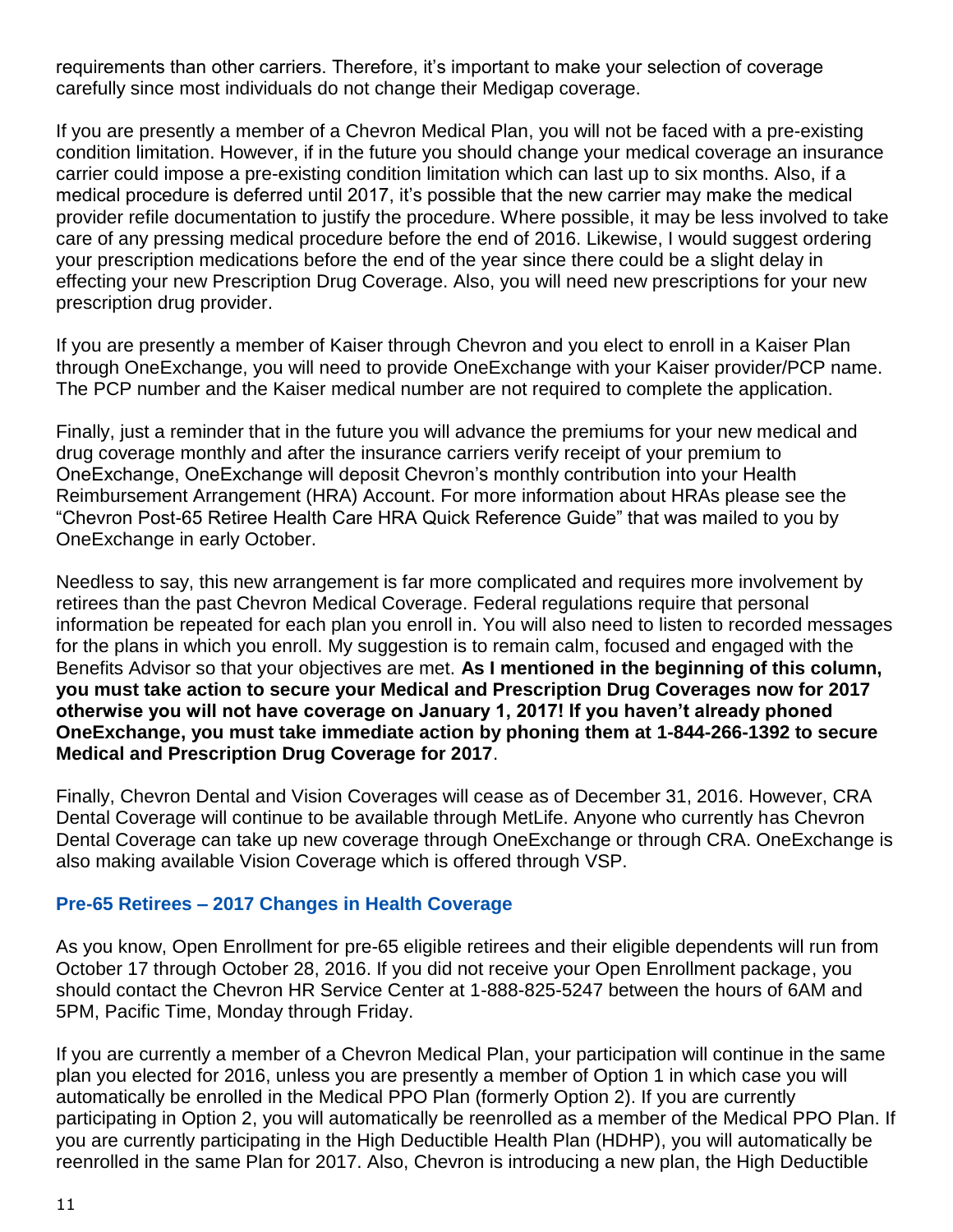Plan Basic (HDHP Basis) which provides catastrophic coverage. If you wish to enroll in the HDHP Basic, you will need to take action between October 17 and October 28. (If you enroll in the HDHP or the HDHP Basic, you may be eligible to enroll in and contribute to a Health Savings Account (HSA)). If you are a participant of a HMO Plan, you will be automatically be reenrolled, provided the plan will continue to be offered in 2017. Please remember you and your pre-65 dependents must be enrolled in the same medical plan as you.

Starting with 2017 Anthem Blue Cross will replace United Healthcare as the administrator of the Medical PPO Plan, the HDHP and the HDHP Basic. Also all existing Chevron Dental Plans will be replaced by Delta Dental or DeltaCare USA. Prescription drug coverage will continue to be administered by Express Scripts and Vision Program will continue to be administered by VSP Vision Care.

If you are not currently enrolled in a Chevron Medical Plan and you are eligible to enroll, you will have a one-time option to enroll. **If you do not take action to enroll in a Chevron Medical Plan or health coverage offered through OneExchange, you will forever forfeit your right to enroll at a later date!** (For more information please see pages 42-48 of the 2017 "Open Enrollment is Here" booklet which was mailed to you by Chevron in early October. The booklet provides information about select opportunities, "enrollment milestones, in which to enroll in the future. Please phone the Chevron HR Service Center if you have questions about retiree health care eligibility or enrollment milestones. Their phone number is 1-888-825-5247 and their hours are Monday through Friday from 6AM to 5PM, Pacific Time.)

## **Tips and Helpful Information**

### **Hospital Stay – Observation Status**

You will probably recall that in earlier issues of the Benefits Corner I wrote about hospitals holding patients in emergency rooms for extended periods without admitting them as inpatients. As a result patients who required the care of skilled nursing facilities following a hospital stay were denied coverage under Medicare Part A because they did not satisfy the prerequisite of a three day inpatient hospital stay before being admitted to a skilled nursing facility for post-acute care. This is now changing. Hospitals are required to inform patients who are hospitalized for more than 24 hours that they are in observation status. No later than 36 hours after a patient begins to receive observation services, the patient must be informed, both orally and in writing, of their observation status. The written notice must explain that the individual is not an inpatient, the reasons why they are not an inpatient, and the implications of such for both the hospital and the patient. (Source: Center for Medicare Advocacy)

#### **Sepsis – a Leading Cause of Death**

Sepsis is a leading cause of death but it's little known. It is a life-threatening condition which is triggered by an infection that quickly spirals out of control. Typically sepsis effects people who are over age 65.

Sepsis develops when the body mounts an overwhelming attack against an infection that can cause inflammation in the entire body. When this happens, the body undergoes many changes, including blood clots and leaky blood vessels that impede blood flow to the organs. Blood pressure drops, multiple organs can fail, the heart is affected and death can result.

Sepsis appears to be rising. Between 2000 and 2008 the number of cases of sepsis doubled; and hospitals listed sepsis as the primary illness. The contributing factors to its increase are an aging population, an increase in antibiotic resistance, and better diagnosis. Sepsis is a contributing factor in up to 50% of hospital deaths.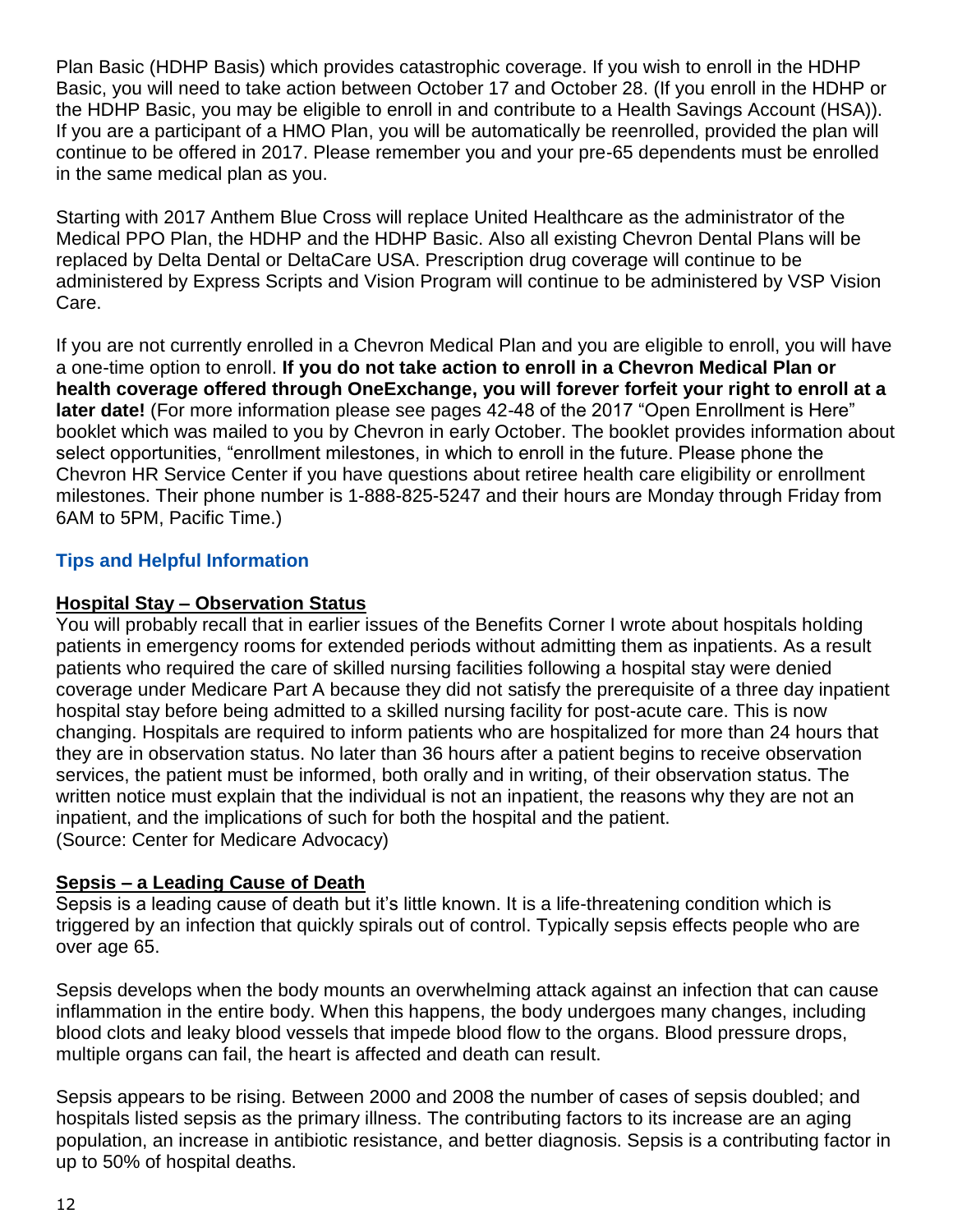The symptoms of sepsis are chills or fever, extreme pain or discomfort, clammy or sweaty skin, confusion or disorientation, shortness of breath and a rapid heart rate. Also, if blood pressure drops and chokes off blood supply to the organs, a person can go into sepsis shock. For every hour without antibiotics, the probability of dying goes up 8%. Anyone suspected of having sepsis should immediately go to a hospital emergency room.

A study by the CDC found that sepsis was most often associated with lung, urinary tract, skin and gut or intestinal infections and many sepsis patients had visited a doctor or been in a health care setting before developing sepsis. The CDC is urging health care providers to suspect sepsis if the underlying symptoms are present, and to act swiftly in treating the patient. The agency is also emphasizing prevention through better management of chronic diseases, vaccinations and antibiotics. (Source: New York Times)

Al Horan, Benefits Chair: Phone: 972-964-1787 Email: [awhoran@verizon.net](mailto:awhoran@verizon.net)

Gregory Vitiello **Frank Coe** [vitielloco@aol.com](mailto:vitielloco@aol.com) [fcoe@usa.net](mailto:fcoe@usa.net) 212.249.9849 281.565.9813

CONTRIBUTING EDITOR: COMMUNICATIONS CHAIR:

The Chevron Retirees Association is not a subsidiary of Chevron Corporation but an independent organization of retired employees of Chevron or its predecessor companies.

© 2016 Chevron Retirees Association. All Rights Reserved.

#### Encore In Memoriam: **April-June 2016**

*As reported by Chevron during this period*

#### **Amoseas**

Eichhorn, James Richard., Ret. 1992 Messick, W W., Ret. 1986 Rennie, Kathleen O., Ret. 1995

#### **Caltex**

Allen, Jon L., Ret. 1988 Delahunty, Paul F., Ret. 1988 Scott, Thomas Pringle., Ret. 1984 Wood, Herbert C., Ret. 1993

#### **Chevron**

Adcox, W R., Ret. 1990 Anderson, John B., Ret. 1973 Anderson, John G., Ret. 1990 Anderson, Roger L., Ret. 1991 Andrade, Henry W., Ret. 1989 Archer, R D., Ret. 1985 Atkins, Lanny C., Ret. 1995 Baba, Hiroko, Ret. 1989 Barry, Edwin A., Ret. 1999 Baughn, William H., Ret. 1986 Bechtold, Joseph D., Ret. 1990 Begley, Elmer C., Ret. 1992

Birsa, David S., Ret. 2004 Bone, Don L., Ret. 1986 Bonnell, John L., Ret. 1985 Bruce, F M., Ret. 1986 Cannatella, Joseph L., Ret. 1986 Caprio, Elaine J., Ret. 1994 Casebeer, Richard R., Ret. 1986 Caudel, Timothy A., Ret. 2010 Christianson, Denis A., Ret. 2008 Conatser, Earnest W., Ret. 1987 Contreras, Lucy, Ret. 1986 Cook, Edward T., Ret. 1982 Croft, A B., Ret. 1998 Cross, Donald D., Ret. 1990 Davidian, H, Ret. 1982 Davidson, A T., Ret. 1991 Denison, Gordon C., Ret. 1992 Eaton, Terrence J., Ret. 2010 Ellenburg, Charles B., Ret. 1987 Ellis, Thomas M., Ret. 1978 Engle, Esther L., Ret. 1992 Fedynyshyn, Joseph, Ret. 1991 Figel, Michael R., Ret. 1993 Forood, R F., Ret. 1985

Forster, Douglas J., Ret. 1977 Foster, Michael E., Ret. 2012 Galloway, R, Ret. 1983 Gambino, Joseph H., Ret. 1988 Gee, Victor, Ret. 1999 Glasgow, Kenneth L., Ret. 1979 Grant, Lois B., Ret. 1991 Gray, Joyce E., Ret. 1992 Green, Jack E., Ret. 1973 Green, Vaden B., Ret. 1981 Gregory, Paul E., Ret. 1986 Gumm, W A., Ret. 1986 Haslam, Agnes M., Ret. 1986 Hayduk, S, Ret. 1982 Hayes, William D., Ret. 1977 Hedrick, Karen R., Ret. 2003 Hewitt, Raymond D., Ret. 1991 Hogle, C K., Ret. 1985 Holmes, B C., Ret. 1984 Jackson, J H., Ret. 1992 Jennings, Arnold H., Ret. 1981 Johnson, Harold C., Ret. 1975 Johnson, Melvyn B., Ret. 1994 Joyner, Martha J., Ret. 2008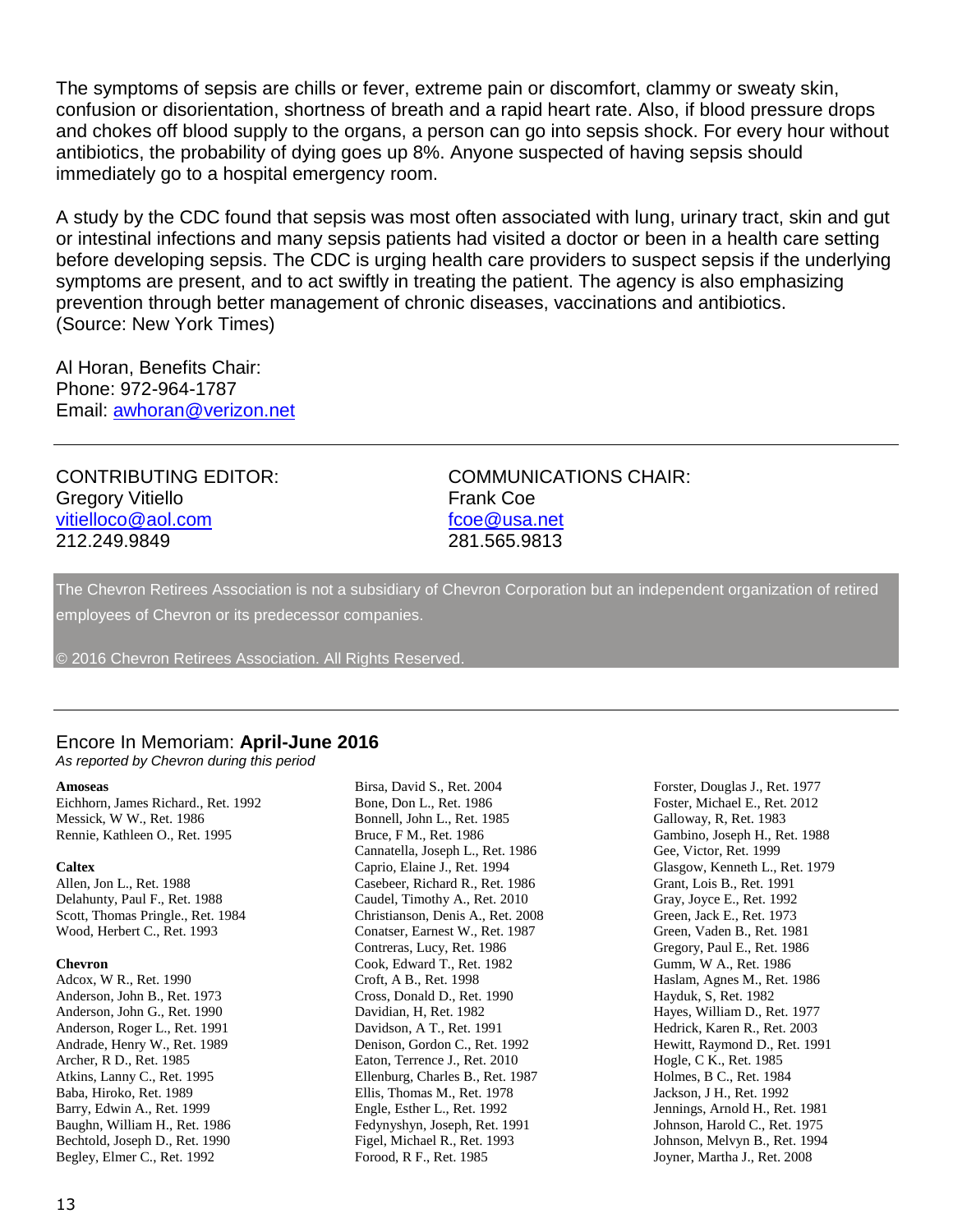Jumonville, H N., Ret. 1983 Kamakeeaina, Edward K., Ret. 1997 Kealoha, James, Ret. 1990 Kehoe, William A., Ret. 1975 Kelleher, Lee F., Ret. 1995 Knight, Theron D., Ret. 1994 Kyle, Vince P., Ret. 2011 Lacrampe, Emile L., Ret. 1984 Ladnier, Aubrey J., Ret. 1992 Landry, Simon M., Ret. 1979 Laney, Johnny D., Ret. 1986 Lee, Arnold T., Ret. 1992 Lee, Ralph M., Ret. 1985 Lehr, Robert W., Ret. 2008 Lewis, Darryl W., Ret. 2015 Linder, Lois J., Ret. 1996 Longnecker, L C., Ret. 1982 Lusche, Robert E., Ret. 1986 Magnuson, H L., Ret. 1991 Maichele, Max E., Ret. 1986 Mallett, Beverly A., Ret. 1987 Manahan, Carl A., Ret. 1986 Mansfield, Robert G., Ret. 1986 Matherne, Malcolm, Ret. 1986 McFadden, Raymond D., Ret. 1986 McKindley, Roosevelt, Ret. 1992 McLean, Duncan, Ret. 1986 Menechios, C T., Ret. 1990 Minogue, H M., Ret. 1982 Mishler, Wilbur B., Ret. 1984 Moore, Herman O., Ret. 1986 Moore, Marie M., Ret. 1973 Nakano, K, Ret. 1990 Neumann, Bodo C., Ret. 1997 Newby, F J., Ret. 1986 Neyhouse, Robert L., Ret. 1992 Olson, Richard L., Ret. 1990 O'Neill, Donald M., Ret. 1985 Palmer, Robert A., Ret. 2001 Penman, Richard W., Ret. 1992 Rasmussen, Dave, Ret. 1982 Rayburn, James L., Ret. 1978 Rector, R H., Ret. 1983 Reyes, Josephine L., Ret. 2003 Richards, William D., Ret. 2013 Roeder, Curtis E., Ret. 1995 Roof, John O., Ret. 1985 Santiago, Angel L.., Ret. 1992 Seebold, James G., Ret. 2003 Sept, Donald H., Ret. 1986 Sheaffer, James, Ret. 1995 Simons, W T., Ret. 1988 Smedul, Raymond W., Ret. 1983 Smith, D R., Ret. 1986 Solberg, A B., Ret. 1985 Steele, Charley W., Ret. 1992 Steigman, Lilo, Ret. 2000 Swan, David A., Ret. 1999 Swanson, Richard W., Ret. 1988 Syme, John E., Ret. 1985 Thomas, J E., Ret. 1992 Thomsen, Peter K., Ret. 1992 Trujillo, Victoriano, Ret. 1991 Wall, F G., Ret. 1986 Wheelock, John M., Ret. 1991 White, Forest M., Ret. 1987 Wilcox, Ronald L., Ret. 2002 Wilkins, Mary M., Ret. 1976 Wilson, Ralph E., Ret. 1977

Wilson, Vance B., Ret. 1986 Wise, John D., Ret. 1986

#### **Getty**

Ambler, Richard H., Ret. 1993 Ball, F Leroy., Ret. 1984 Brunson, James G., Ret. 1999 Casement, Wilbur E., Ret. 1983 Cole, Buddy L., Ret. 1984 Coss, Allan G., Ret. 1977 Craft, Joe K., Ret. 1984 Egloff, Sidney J., Ret. 1994 Farley, Ramsey W., Ret. 1995 Fiscus, Eddie, Ret. 1993 Gallemore, Margaret A., Ret. 1987 Glud, Stanley P., Ret. 1996 Greuel, Melvin J., Ret. 1984 Harris, James F., Ret. 1985 Hasting, Harold R., Ret. 1999 Heiser, William E., Ret. 1996 Hicks, Robert W., Ret. 1992 Hudman, Millard M., Ret. 1988 Jennings, Roy D., Ret. 1987 Kanak, Alfons L., Ret. 1989 Koenig, Andrew E., Ret. 1998 Lavelett, Dan H., Ret. 1989 Laws, Mary L., Ret. 1985 Miller, Richard B., Ret. 1984 Pennington, Robert D., Ret. 1994 Pierce, Marion W., Ret. 1993 Raybourn, George W., Ret. 1978 Reeves, Douglas W., Ret. 1999 Sample, John C., Ret. 1984 Scheck, Roger L., Ret. 2014 Stewart, Malcolm B., Ret. 1987 Tawadrous, Safwat D., Ret. 1995 Tippit, Gwendolyn S., Ret. 1999 Unterseher, Leroy L., Ret. 1998 Wheat, Nancy B., Ret. 1994 Wong, Helen M., Ret. 1985 Wright, Marion H., Ret. 1985

#### **Gulf**

Addison, Silas, Ret. 1981 Balsmeyer, Kent C., Ret. 1982 Barnes, Bobby N., Ret. 1986 Barnette, Everette W., Ret. 1985 Barton, Taylor J., Ret. 1976 Biss, Matthew A., Ret. 1982 Bretthauer, Henry H., Ret. 2005 Brewer, Frank J., Ret. 1986 Burgess, Jack D., Ret. 1992 Butler, Gladys L., Ret. 1975 Button, Robert D., Ret. 1996 Cain, Ralph W., Ret. 1978 Cericola, Anthony J., Ret. 1981 Clawson, Scott M., Ret. 1994 Collis, Jerry M., Ret. 1996 Compton, Jack S., Ret. 1978 Daugherty, Benny R., Ret. 1999 Deimer, David M., Ret. 1992 Dominique, Burt P., Ret. 1985 Donnigan, Robert G., Ret. 1983 Downie, Roderick L., Ret. 1992 Fertitta, Valentine J., Ret. 1986 Gambertoglio, Louis C., Ret. 1992 Gamblin, David O., Ret. 1997 Garrett, Johnnie M., Ret. 1998 Genuardi, Anthony, Ret. 1986

Gibbs, Jack M., Ret. 1985 Gray, Ira G., Ret. 1986 Hall, Warren W., Ret. 1983 Herrell, William R., Ret. 1983 Hightower, O V., Ret. 1997 Hughes, Leslie H., Ret. 1983 Ipoletta, James V., Ret. 1986 Jarecki, Elsie L., Ret. 1977 Kee, Clarence, Ret. 1994 Keith, David D., Ret. 1995 Kelly, Marie T., Ret. 1985 Kummer, Marjorie A., Ret. 1986 Litchult, Willard W., Ret. 1982 Mahaffey, Leonard A., Ret. 1977 Mansfield, Robert F., Ret. 1985 McGowan, Charles G., Ret. 1990 Mingee, James C., Ret. 1983 Moore, William E., Ret. 1990 Moyer, William F., Ret. 1981 Mulkey, Albert E., Ret. 1982 Mumford, Clarence S., Ret. 1982 Novotny, Paul V., Ret. 1987 Pace, Frank G., Ret. 1992 Padgett, Marion J., Ret. 1985 Petty, George L., Ret. 1986 Piletere, Henry J., Ret. 1984 Rhule, Robert Z., Ret. 1983 Ropelato, Edwin C., Ret. 2003 Ruf, Thomas E., Ret. 2001 Schlabach, Edgar J., Ret. 1983 Shaw, Perry L., Ret. 1992 Smiesko, Andrew, Ret. 1985 Smith, Elsie, Ret. 1986 Smith, Thomas W., Ret. 1981 Spidell, Sheldon K., Ret. 1990 Staff, Robert D., Ret. 1983 Stainback, Floyd L., Ret. 1988 Staley, Thomas H., Ret. 1985 Stevens, Herbert M., Ret. 1995 Stroud, Garner R., Ret. 1985 Suminski, Jeanne E., Ret. 2013 Talley, Robert J., Ret. 1992 Vogel, Raymond F., Ret. 1980 Volpi, Marius M., Ret. 1978 Watson, Leon E., Ret. 1983 Whitaker, William V., Ret. 1983 White, William D., Ret. 1999 Whitley, Jack D., Ret. 2004 Wilson, Willie D., Ret. 1989 Wise, Donald E., Ret. 1983 Wood, David H., Ret. 2001

#### **MolyCorp**

(No deaths reported)

#### **Plexco**

(No deaths reported)

#### **Tenneco**

(No deaths reported)

#### **Texaco**

Anderson, Harry B., Ret. 1985 Ashmore, Billie J., Ret. 1993 Attermeier, Fredric J., Ret. 1999 Austin, Carl E., Ret. 1985 Babin, James M., Ret. 1989 Babitzke, Ernest H., Ret. 1991 Bankston-Sheriff, Daisy E., Ret. 1999